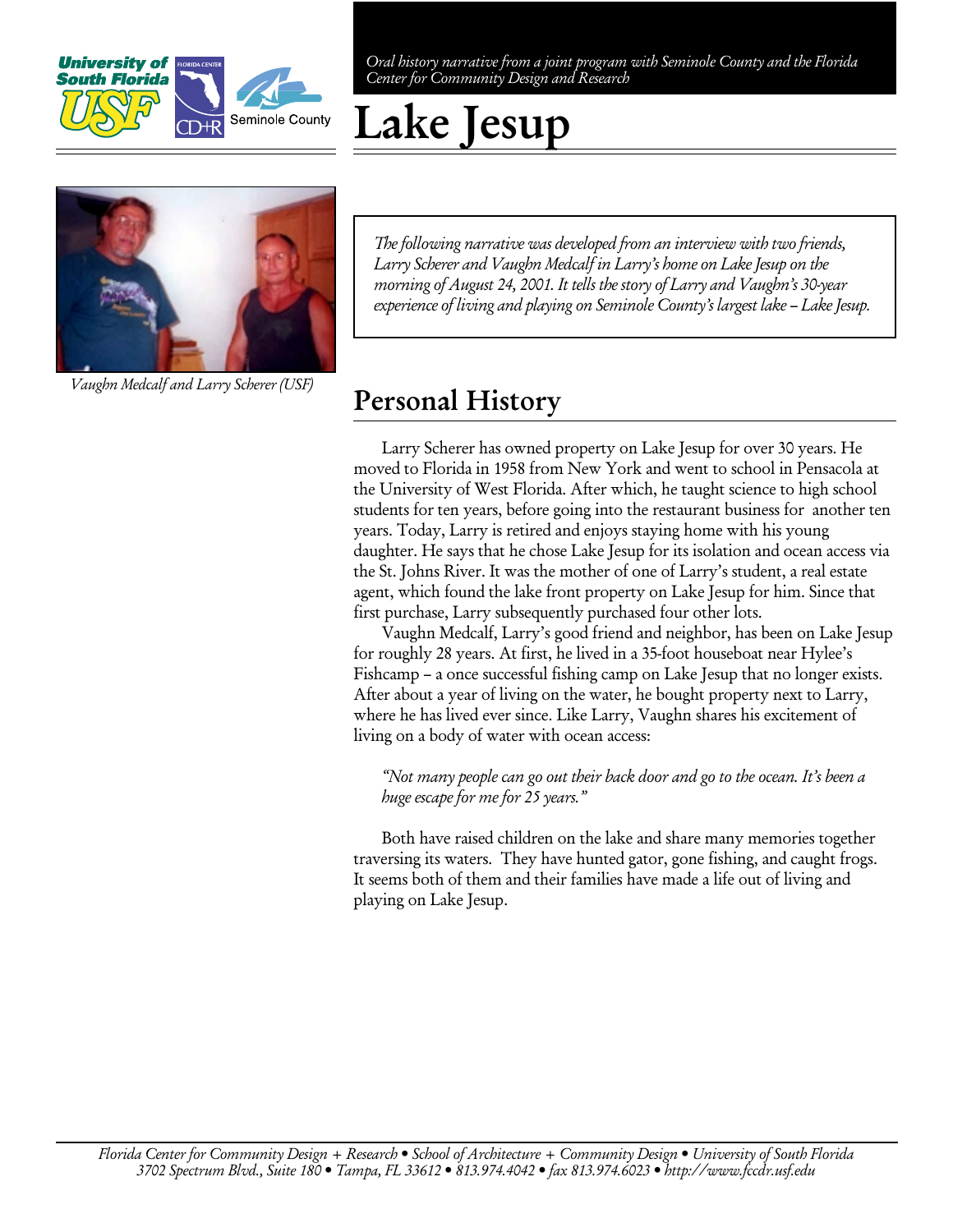

View of boathouse on Lake Jesup (USF)



Vaughn kissing a frog after a good catch (Medcalf)

## History/Information

Lake Jesup is the largest lake in Seminole County reaching 13 miles in length and expanding 16,000 acres in open water and flood plains. The lake itself is roughly 10,000 acres. Located in the central part of north Florida, Lake Jesup is actually part of the St. Johns River waterway. It connects to the St. Johns River at the north end by a narrow strait. According to one source, Lake Jesup was named after General Jesup, the Commander of the Army of the South during the Second Seminole War from 1835-1842. Exploration of the St. Johns River for the transportation of troops and supplies led to the discovery of the lake and hence its naming (Source: Early Days of Seminole County, Florida by Arthur E. Francke, Jr.).

Larry describes Lake Jesup as a "nature lake". Wildlife supported by Lake Jesup and the surrounding area is abundant. Vaughn says, "There are eagles, hawks, and big old barn owls out there." There are also a lot of frogs, although they have decreased in number and size over the years. Larry and Vaughn share a passion for catching, cooking, and eating frogs. Vaughn drives the airboat and Larry grabs them out of the water. Once Vaughn mistook alligator eyes for frogeyes, but Larry fortunately dropped the wriggling alligator back into the water before getting bit.

In the middle of Lake Jesup is Bird Island, a 30-acre piece of land home to numerous wading birds including egrets and herons. Bird Island has also been known as a nesting site for bald eagles. Surrounding the lake are doe, wild turkeys, and numerous wild boars, all of which have been spotted by Larry and Vaughn over the years. About the boars, Vaughn shares:

"We found a stray dog that was running around here the other day and it had one of these beeper collars on it. So, we called. A youngster came over to pick up the dog and said he was hunting for one of the neighbors up here, taking hogs off his property and he had removed over 50 of them just this year. So, there are a lot of hogs."

According to Larry, since he has lived on Lake Jesup, the number of alligators has increased and the number of fish has decreased. About the lake, he says:

"It's got the most alligators of any central Florida lake and I believe the biologists' last estimate is somewhere between 13 and 15 thousand alligators and it keeps increasing." Vaughn adds: "I remember in '72-'73, the fishing out there was so good!"

According to Larry and Vaughn, for years Lake Jesup was the recipient of waste runoff from Winter Springs, until the state intervened in the early 80s. Then in 1994, a legislative mandate to restore the lake was passed and work to improve it has been occurring ever since. Since the legislation, a group called the Friends of Lake Jesup has been meeting and doing various clean up activities and restoration planning. For more on the Friends of Lake Jesup, see http://www.dep.state.fl.us/cd/programs/ecosystm/friendlj.htm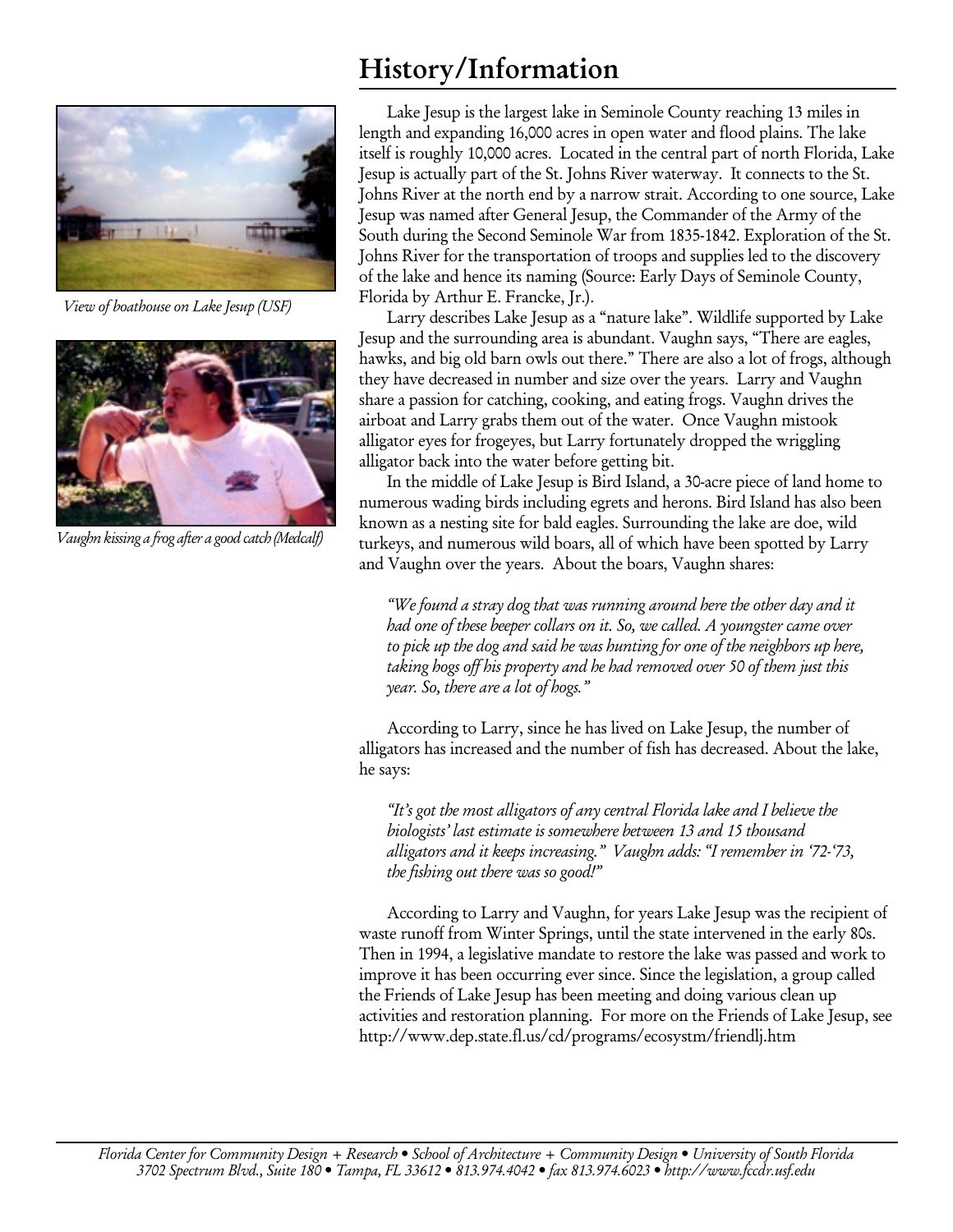

Aerial view of Larry and Vaughn's neighborhood circa 1980 (Scherer)



The dock in Larry's backyard on the canal connecting him to Lake Jesup (USF)

### Development

From roughly the 1860s until the great freeze of 1895, land around Lake Jesup was mostly used for growing oranges. However, after the freeze, the agriculture of the area turned primarily to celery. Development of the Lake Jesup area most likely began with the Osceola and Lake Jesup Railroad of the late 1800s also known as the "Dinky Line," which connected Orlando and Winter Park. Today, Larry and Vaughn say much of the shores lining Lake Jesup have stayed residentially and commercially undeveloped. However, the surrounding area is growing rapidly. Larry explains:

"There are very few dwellings on the lake itself. The state [and county] has purchased most of the shoreline property preventing people from building and having access to the lake."

For twenty years, Larry lived in a trailer before building a house roughly ten years ago. On his five lots, Larry has built four homes – one in which he lives, two that he rents, and one that is a guesthouse. According to Vaughn, there were 72 official residents in his neighborhood ten years ago. Around the entire lake, Larry and Vaughn estimate that there are hundreds of homes. Vaughn explains:

"This lake is 13 miles from one end to the other so you have potentially 30 miles of shoreline when you go all around it. Most of it is marsh and unbuildable, but that's what the state [and Seminole County] has tried to pick up on."

One effect of development on Lake Jesup, according to Larry, is the State Road 46 bridge causeway built over the St. Johns River by the U.S. Army Corps of Engineers in the 1950s, which partially cut off circulation of the lake. This combined with wastewater treatment discharge caused a build up of muck and a decrease in oxygen, which negatively affected the fish population. Larry says:

"Originally, St. Johns River flowed into the lake and it was like a big washing machine. It just came in and swept everything out and back up the river."

Vaughn agrees that before the Army Corps came in:

"It [the river] used to flow into the lake and go back out of the lake at another point. You see, so it had a kind of clean out effect. Obviously, it lived for millions of years like that and the lake has gotten polluted real quick."

The construction of berms that have blocked part of the lake from its floodplain combined with the State Road 46 bridge causeway that also lessened Lake Jesup's link with the St. Johns River has reduced the lake's natural cleansing ability. Since this realization, a cooperation of local and state officials has been working to restore the water exchange that once was. For more information on such efforts, see http://www.floridaecosystems.org/ lake jesup.htm.